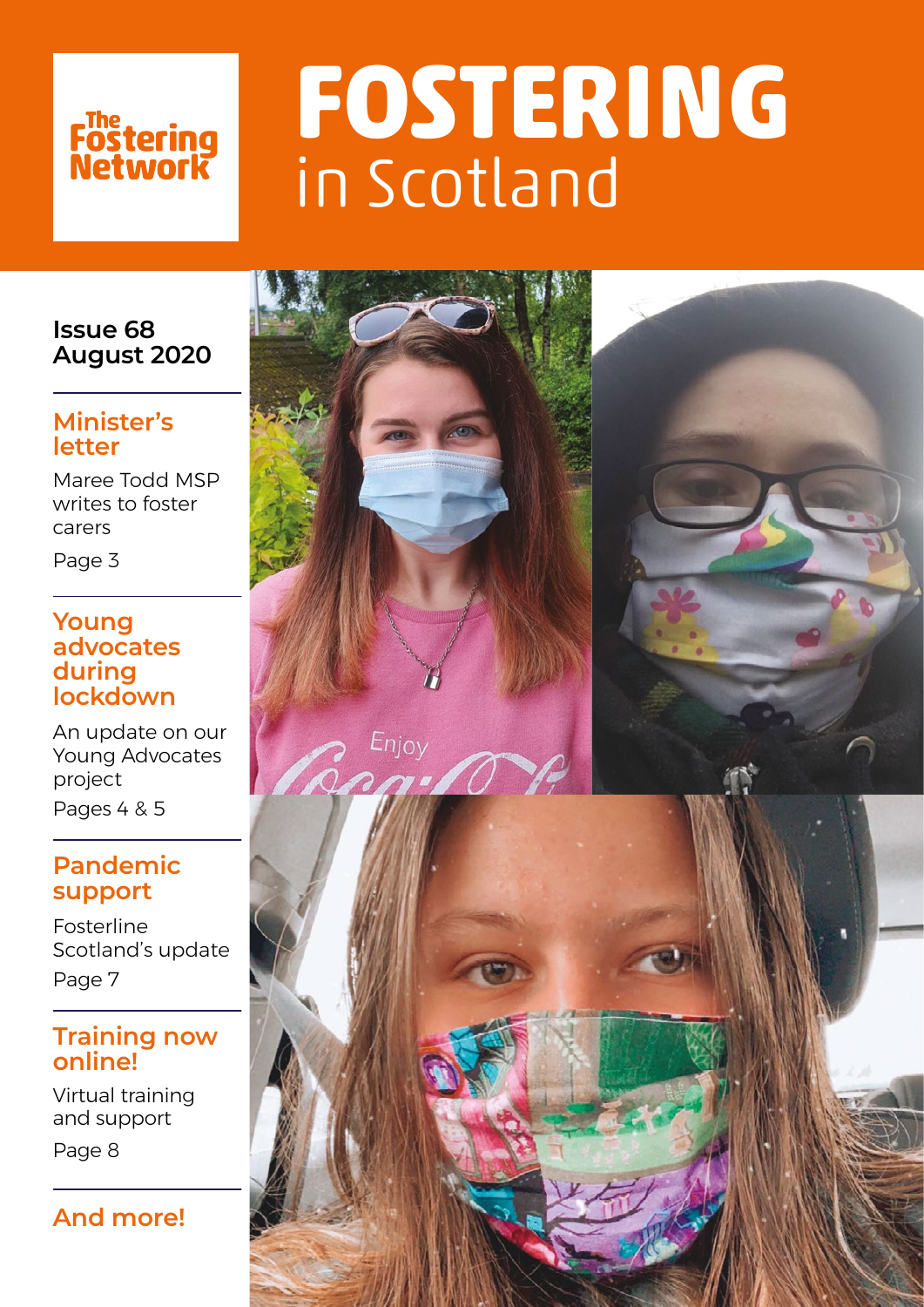$+ + + + + + + + +$ 

# Hello everyone

I do hope you are all well during these surreal times. Who would have ever imagined we would have been thrown into a situation like this, but throughout lockdown I have been so impressed with how well foster families across Scotland have coped and adapted to ensure the children in their care continue to be nurtured and loved, despite the most difficult of circumstances.

Remember, we are here for you if you need someone to talk to. We have expanded the hours of our Fosterline Scotland service in response to demand and are providing interactive webinars and support sessions for foster carers when needed, in addition to restarting our formal training programme which was put on temporary hold but has now moved online (see the back page for more details of this). I want to assure you that we are listening to you, and are in continuous dialogue with the



Scottish Government, Social Work Scotland and other organisations. reflecting the concerns you raise.

Foster Care Fortnight may be some

time ago, but I would encourage you to read the Minister's letter on page 3, and recognise the true value of the work you do. I'm pleased to also share with you an update on our exciting Young Advocates project – if you know a young person who may be interested in getting involved, do get in touch.

Finally, I want to thank you for your unwavering support and commitment to improving the lives of children and young people in foster care, whatever role you play. It is challenging to keep pace with the rapid changes that are taking place across Scotland, and indeed globally, but I hope you find this newsletter of interest and relevance to you.

Until next time



Sara Lurie Director for Scotland

# The care review's Promise

'We grow up loved, safe, and respected so that we realise our full potential.' **Scotland's ambition for children and young people**

On 5 February 2020, the independent care review published its conclusions and made a promise to children and families in and on the edges of the care system. The Promise reflects the views of more than 5,500 care experienced children and adults, families and the paid and unpaid



workforce. The Fostering Network is extremely grateful for the input from foster families across Scotland.

Chaired by Fiona Duncan, who led the care review, the Promise Scotland will be responsible for ensuring Scotland keeps the promise made by the care review. The Promise states that 'Scotland must not aim to fix a broken system but set a higher collective ambition that enables loving, supportive and nurturing relationships as a basis on which to thrive'. This requires a collaborative approach and, with the backing of the Scottish Government, an implementation group started up in

July and an Oversight Body is being recruited with at least 50 per cent of its members having lived experience of Scotland's care system.

We, at The Fostering Network, look forward to working closely with the Promise Scotland to help create meaningful change. If you would like more information on this, please contact Sara Lurie at

### **[scotland@fostering.net](http://scotland@fostering.net)**.

The evidence and research collated through the care review is available through their website at [carereview.](http://carereview.scot.) [scot.](http://carereview.scot.) This is a resource for Scotland. and a reminder of the promise made to our children.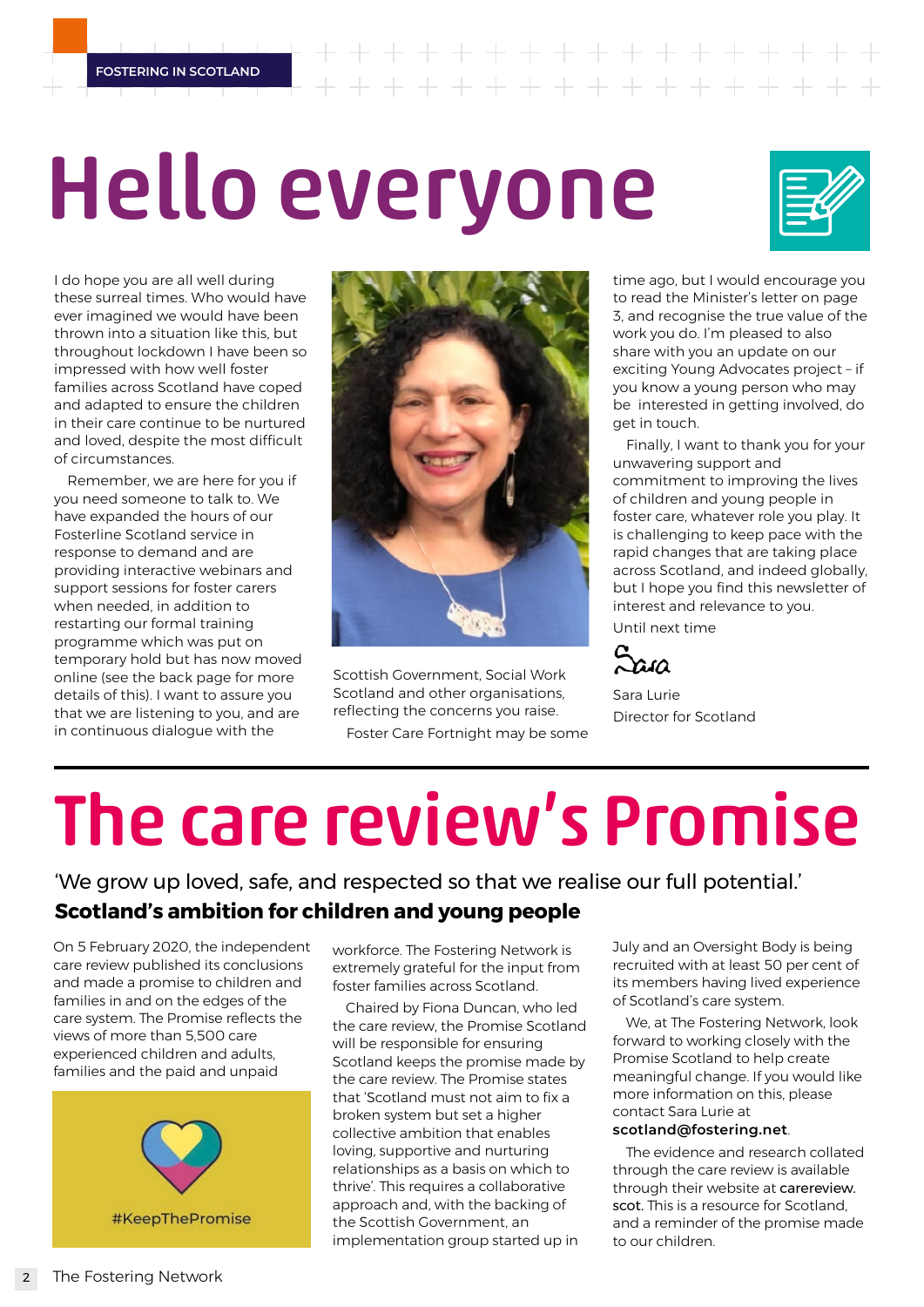gov.scot

#### 19 May 2020

Dear foster families

#### **FOSTER CARE FORTNIGHT 2020 - 11-24 May 2020**

I write to you all today at the start of a very different Foster Care Fortnight™.

We are all living with restrictions on our lives that we could never have anticipated and I know how much additional pressure the Coronavirus pandemic must be putting on all families, far less families who are nurturing children and young people who have experienced trauma or neglect in their lives.

I would firstly like to reassure you that we have been working closely with organisations like The Fostering Network and CELCIS who have worked hard to collate as much information as possible to help support you and fostering service providers during the Covid-19 health and safety restrictions. These are already well populated links to advice on maintaining family contact, children's hearings and fostering panels and are being updated regularly as issues arise. I have included links above to both sets of guidance.

Also to remind you that you can call Fosterline Scotland for any other advice or guidance you may need at this time. They have helpfully extended their hours on a Tuesday evening till 9pm to help with any additional support you may need during the Covid-19 crisis. You will already hopefully be keeping an eye on the regular televised advice and Scottish Government updates, but it's also worth keeping an eye on the regular Covid-19 publications on our website as we are continuously assessing how to improve access to testing that's needed and the supply and distribution of PPE equipment.



**Scottish Government** Riaghaltas na h-Alba

#### **Covid-19 – Additional Expenses**

We have been hearing that some of you may be experiencing additional costs as a result of having children at home, keeping them up to date with their school work as well as entertained for longer than normal. If this is the case for you, I advise you to claim these from your local authority or agency, who I understand will deal with these on a case by case basis. You will be aware that the Scottish Government has provided a generous package of additional funding to local authorities to assist those who are most affected by the Covid 19 crisis including a £350 million Communities Support Fund.

#### **Foster Care Fortnight 2020**

I know The Fostering Network had planned to hold an event to celebrate this year's Foster Care Fortnight that many of you would have been able to attend and meet up with other foster carers to share experiences. Although that will now not happen, I encourage you to participate in the online opportunities to still share stories that will help inspire others to see the rewards of becoming a foster family. See The Fostering Network's website to help you with ideas on how you can go about that: Foster Care Fortnight 2020 You may be wondering about other work we had planned to improve the care system pre-Covid 19. Here is a brief update on some of these:

#### **Independent Care Review**

The Independent Care Review reports were published on 5 February and you can read them on their website. As part of the Care Review The First Minister listened to over 1000 voices of care experienced children and young people and is determined that these will continue to be at the centre of how Scotland implements the conclusions of the Promise.

The First Minister has committed the Scottish Government to work with all of its energy and focus, along with local authorities, care providers and all relevant stakeholders, to make the changes to the system that the Care Review considers necessary and to deliver that change as quickly and as safely as possible. Discussions are currently ongoing to agree the best approach to take to ensure implementation of 'The Promise' and Scottish Ministers will seek to update Parliament about future plans in due course.

#### **Care Allowances**

Many of you will already be aware that we conducted a national review of care allowances for both foster and kinship carers which reported its findings in September 2018. We have since then been in regular discussions with CoSLA to discuss and agree the implementation of a fairer and more transparent system across Scotland and we are hopeful that agreement can be reached so that an improved system can be implemented this year.

#### **Continuing Care and After Care**

I also want to re-highlight a really useful booklet designed to explain young people's rights to continuing care and after care support. I encourage you to use it to discuss with your young people how they want to be supported as they move into adulthood and further and higher education or employment. **[cypcs.org.uk/rights/young-peoples-resources/continuing-care-and-aftercarebooklet](https://cypcs.org.uk/rights/young-peoples-resources/continuing-care-and-aftercarebooklet)**

#### **Support for Care Experienced Young People**

For those who may not already be aware, care experienced young people are entitled to a council tax exemption and a care-experienced bursary. These measures will support them in their choice to continue into further or higher education or into more independent living. I do hope I have managed to point you and your families to where you can find helpful support and information during the Covid-19 crisis and also reassured you that we are continuing to listen closely to key stakeholders like The Fostering Network and CELCIS so that we can help address your issues as quickly as possible.

Thank you for selflessly providing caring and loving homes for some of our most needy children and young people. You are an inspiration to the children and young people you care for please help us to also inspire others during Foster Care Fortnight.

Yours sincerely

haveetood

**Maree Todd**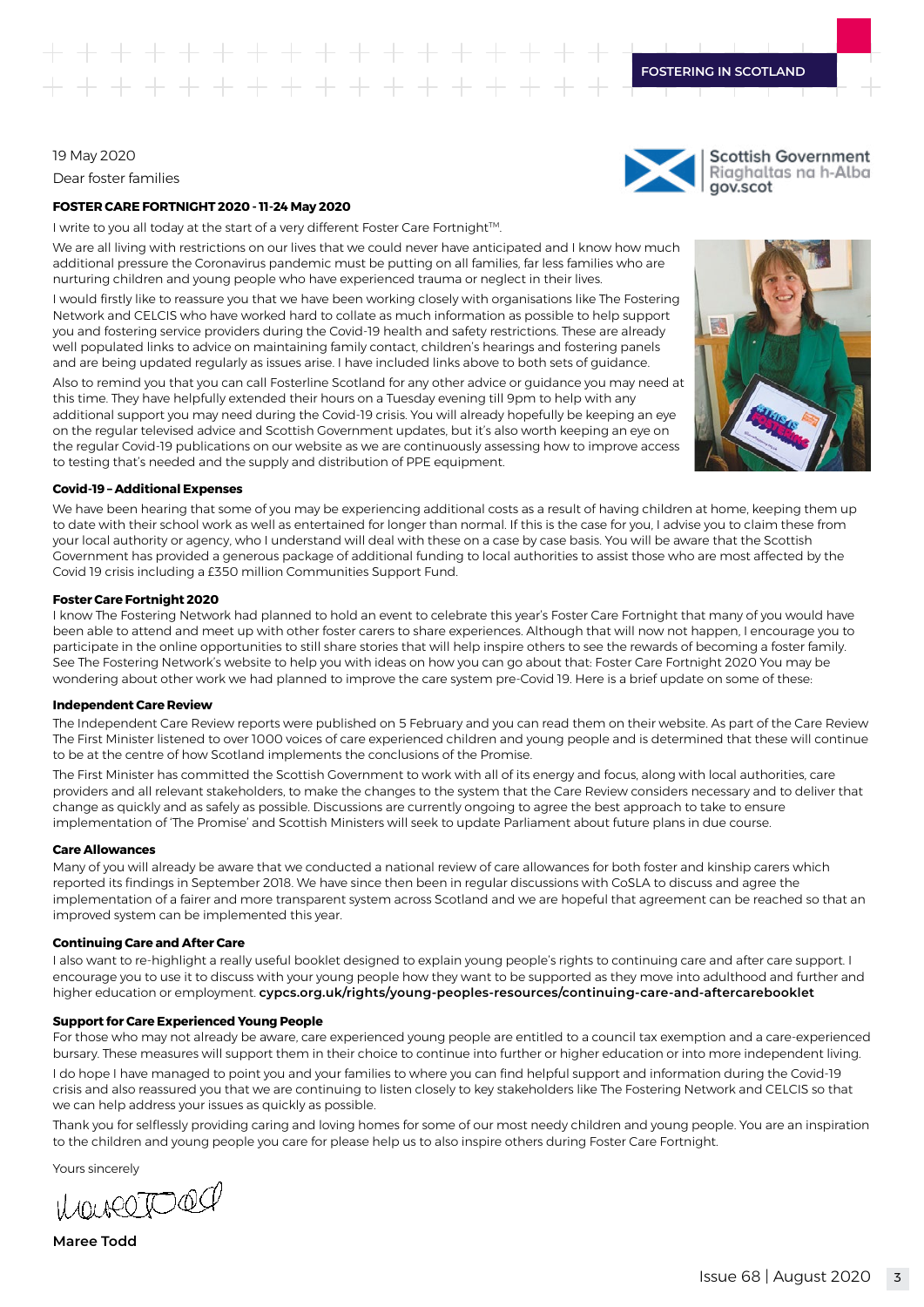# The young advocates

We, the young advocates, are a group of inspirational people who have been working hard to make a positive change and challenge stigma for care experienced young people, in particular within education. Although we haven't had the same opportunities to go to restaurants, organise and attend events, and do fun activities together during lockdown, we have still been meeting up virtually.

We have played games, watched films, engaged in activities and ordered our favourite takeaway food, so we can chat and eat together. We have also achieved and contributed to helping raise awareness and reduce stigma about being care experienced in Scotland, which is fantastic. We have provided feedback to a number of inquiries from the Scottish Government and organisations about how to support people during and after lockdown, in particular regarding education. It is important to us that our voices are heard and we will continue to do our best to make sure people feel supported when returning to school or higher education. We are confident we can make positive changes.

We are looking forward to having discussions with teachers, foster carers, and others and sharing experiences with them. If you know anyone who would like to be involved, please tell them to email Amy Adair at **[scotland@fostering.net](http://scotland@fostering.net)**. We are excited to see each other in person again soon and we would love to welcome new members to our group.



## Would you like to join the young advocates?

We are looking for young people from all over Scotland aged 16-25, who either have lived experience of foster care or are the sons or daughters of foster carers, to join us in our Young Advocates project. The project will be running over the next two years and will include a range of fun activities and workshops.

During lockdown we are having regular meet-ups online and doing a mix of fun and focused activities and discussing next steps and ideas together. We are keen to ensure that geography isn't a barrier and are using various technologies to enable young people to participate.

The young advocates agree and decide what they would like to focus on and what new skills they would like to learn, for example song-writing and comic book workshops. We want to use a mix of creative approaches to empower people to share their

experiences and opinions about how teachers and other educators can make a positive change in the education system and address the stigma some young people experience.

We meet roughly each month. sometimes more regularly depending on what the group decides. For face to face meetings (when it is safe to do so), travel expenses will be reimbursed and refreshments provided.

The project is being led by young people and supported by The Fostering Network thanks to funding from Life Changes Trust and Young Start Fund.

You will have the chance to:

- make new friends
- have your voice heard
- engage in fun and creative activities of your choice
- work towards accredited awards
- be part of an inspirational group of people
- help make a positive change for young people in Scotland.

To find out more, or get involved with this amazing group, contact project worker Amy Adair at **[scotland@fostering.net](http://scotland@fostering.net)** or call **0141 204 1400**.

## Have your say!

The young advocates are eager for everyone to have their say about raising awareness and challenging stigma about being care experienced in education.

Please contact Amy Adair at **[scotland@fostering.net](http://scotland@fostering.net)** to add your leaf to our 'Tree of Positive Change in Education.'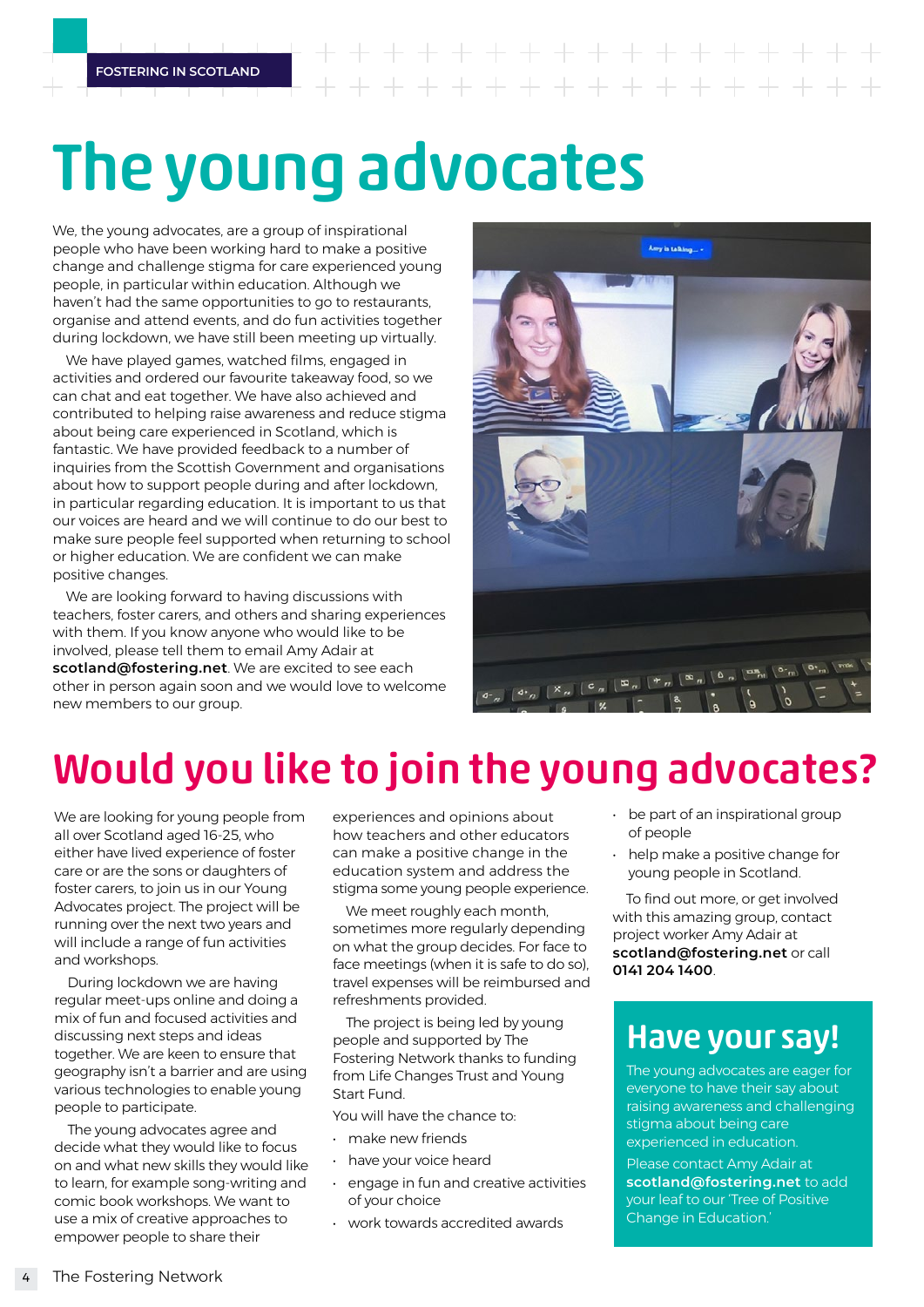# Caitlin's blog

## Caitlin wrote a blog about her experience of being a young advocate. Here are some excerpts from it:

'Since last autumn I have been part of The Fostering Network's new Young Advocates project. We have just started out but over time we hope to create learning opportunities for teachers in order to educate them on what life can be like for those who are part of a fostering family, to reduce the stigma and make them aware of some things they should be aware of. We will also be looking to train foster carers to help build their awareness and ensure they support their kids in the best way possible.

'The first meeting I attended was mostly getting to know one another, eating pizza and beginning to grow our "Tree of Positive Change". This is where we wrote a change we would like to see in education on a paper leaf which we then added to the tree. The tree is being filled fast and we hope to someday have an entire forest. The group is great for being a safe, no-judgement space for us to talk freely about whatever we like, alongside the project.

'I was also lucky enough to represent the project at The State of Child Health 2020 conference at the Scottish Parliament in Edinburgh. I was joined by one of our lovely project staff members, Amy, as well as Sara, the director of The Fostering Network. At the event we brought our tree of positive change as well as some

promotional items for the attendees. I spoke to staff from the NHS, members of the Scottish Parliament, and others from educational/child's health sectors about the ideas for positive changes I'd like to see, as well as the work our project had been up to and hoped to do in the future. I also brought along a poster which I made to illustrate that teachers will very often only see us as a student in the classroom, while there could be so much going on in our lives that they're totally unaware of. I feel it's very important that teachers are sensitive to what could be going on in their students' lives.

'We've also been having a lot of conversations about taking creative approaches in our work, such as illustrating our educational journeys, writing songs and other forms of literature. We had a few events coming up in May, such as the CELCIS education conference, which tied in perfectly as it was during Foster Care Fortnight, but unfortunately these events have been cancelled due to Covid-19. In the meantime, we did some quizzes, watched movies and talked about the future of the project. Amy also organised for us to be sent some materials to encourage our artistic flow and keep ourselves busy during this tough period.



'It would be fair to say we are really disappointed that Foster Care Fortnight has been impacted by Covid-19. But the young advocates are definitely still doing our part to try and raise awareness and encourage more people to make their own fostering story. We are in the midst of making a video - all organised over a Zoom meeting! We are lucky to have technology in these times, that's for sure.

'Even in just a few months, this project has given me amazing opportunities, particularly the chance to speak at a Scottish Parliament conference. It has massively increased my confidence in talking to other people, as well as giving me the satisfying feeling that I am making a difference. My mum has been fostering since I was eight years old, so it's been a massive part of my life for such a long time and I really appreciate the opportunity to raise awareness and reduce stigma.'

## Foster carers in Scotland: we would love to hear from you!

**When:** Thursday, 10 September 2020 from 10am – 11.30am

### **Where:** Zoom

This free Zoom session for our foster carer members in Scotland will focus on education in Scotland and the experience of education for care experienced young people.

This session aims to enable you to:

- Make connections with other foster carers.
- Discuss and share education experiences during lockdown,

transitions back to school and ways to best support children with their education.

- Explore how the rights of children are being met.
- Discuss any changes to policies and procedures locally which have impacted upon children's experience of education.
- Learn more about the Young Advocate's project and how the young advocates are committed to raising awareness within education

and reducing stigma about being care experienced in Scotland.

We are keen to hear what is working well and what requires improvement. If you have any suggestions of topics you would like to be included, please email to let us know.

Please register your interest in advance, including your name, phone number and fostering service, along with the age(s) of children in your household, to **[scotland@fostering.](http://scotland@fostering.net) [net](http://scotland@fostering.net)** or call **0141 204 1400**.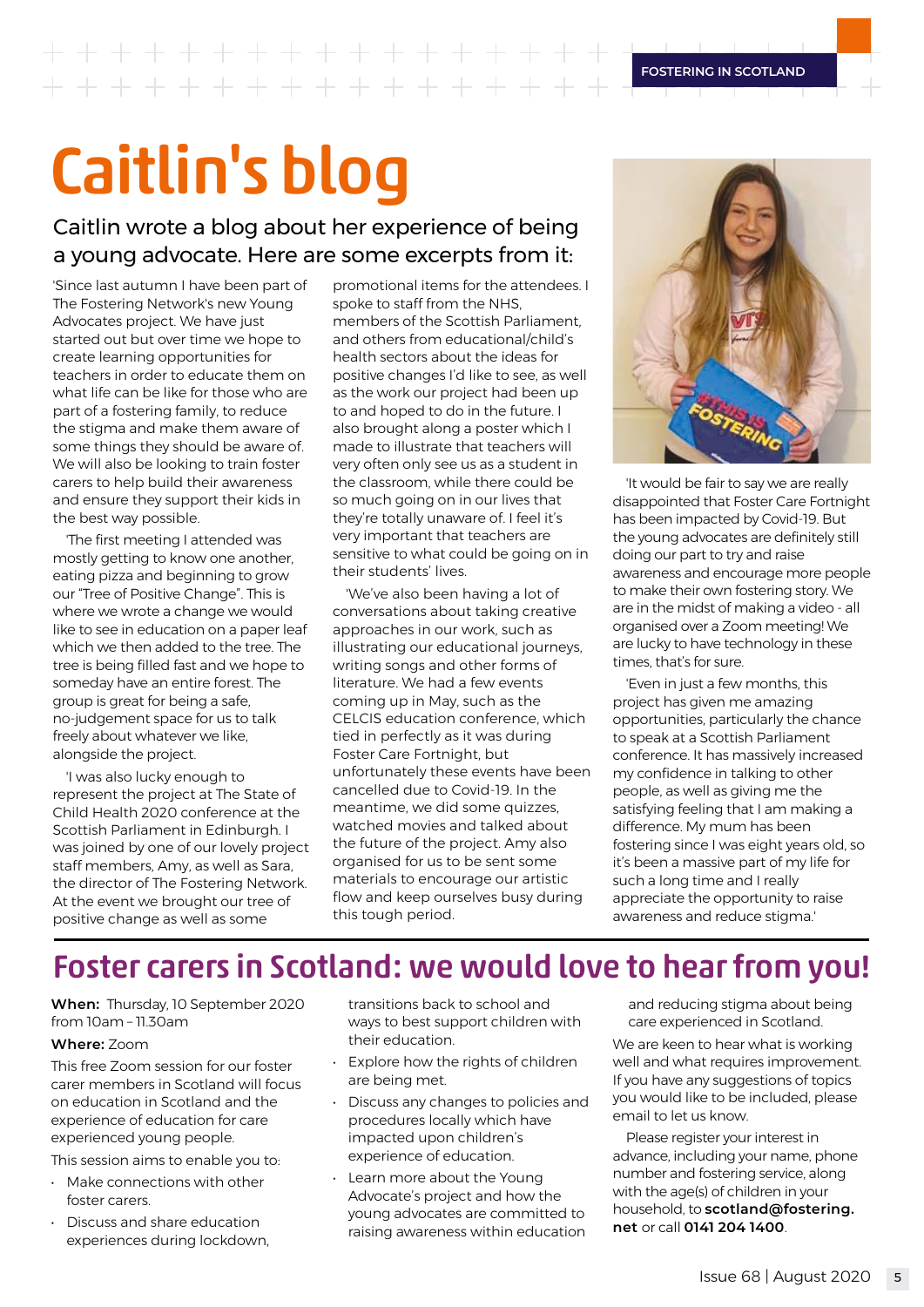## $+ + + + + + + + +$

## Join Adolescent Matters: a webinar for foster carers



We are pleased to be working alongside Children's Health Scotland to offer you the opportunity to join an online workshop on Adolescence

Matters for Young People in Foster Care. The workshop will take place over two sessions, with some resources to read in between the

sessions. This is an opportunity for carers to reflect on what adolescence is, some of the specific challenges associated with this period, and why it is sometimes more challenging for care experienced young people.

Adolescence is a difficult time for all young people as they navigate the path to becoming independent while also struggling with conflicting emotions as they strive to form attachments to their carers. This workshop will explore how foster carers can best support young people through the sturm und drang (storm and stress) of this period.

Session one will take place on Tuesday 15 September from 10am until 11.30am, and session two will take place on Tuesday 22 September from 10am until 11.30am. If you are interested in joining one of these sessions, please email us at **[scotland@fostering.net](http://scotland@fostering.net)**.



## The young advocates

The young advocates were excited to be involved with Foster Care Fortnight 2020. They helped raise awareness by sharing posters to show their support, and one of our young advocates, Caitlin, wrote a fantastic blog titled Fostering during lockdown - a daughter's perspective, which can be found on The Fostering Network's website: **[thefosteringnetwork.](https://www.thefosteringnetwork.org.uk/blogs/danielsinclairtfn/fostering-during-lockdown-daughters-perspective) [org.uk/lockdown-daughters](https://www.thefosteringnetwork.org.uk/blogs/danielsinclairtfn/fostering-during-lockdown-daughters-perspective)[perspective](https://www.thefosteringnetwork.org.uk/blogs/danielsinclairtfn/fostering-during-lockdown-daughters-perspective)**.

Caitlin also raised £85 for The Fostering Network during Foster Care Fortnight. We are very proud and grateful for all her hard work. Thank you, Caitlin!

## Children's health challenge

Children's Health Scotland has launched a new 'Children's Health Challenge': a set of fun and interactive online activities for children aged 8-12 (it piloted in schools in June) to promote health and wellbeing and raise awareness of children's healthcare rights.

The Challenge has been developed with input from the Royal College of Paediatrics and Child Health (RCPCH) and the Children's and Young People's Commissioner for Scotland (CYPCS). It has been so well received, with favourites being a treasure hunt, board game and wishing wall, that we wanted to make it available to foster families across the summer and going back into school.

We have created a login for The Fostering Network families so that complete and children can log in and out to complete them at their own pace. Activities can be done without a printer and have been designed so that children should not need an adult to help them. We would also love you to complete the survey at the end to let

you and your child/children can access the Challenge at home. There

are four levels of activities to

us know what children think. Children will be able to download a Children's Health Challenge certificate when they have finished!

## **Login information**:

Go to **[bit.ly/chcScotland](http://bit.ly/chcScotland)**

Click continue and enter:

**username** – tfn

**password** - Summer2020!

**Children's Health Scotland** Promoting the healthcare rights and needs of children and young people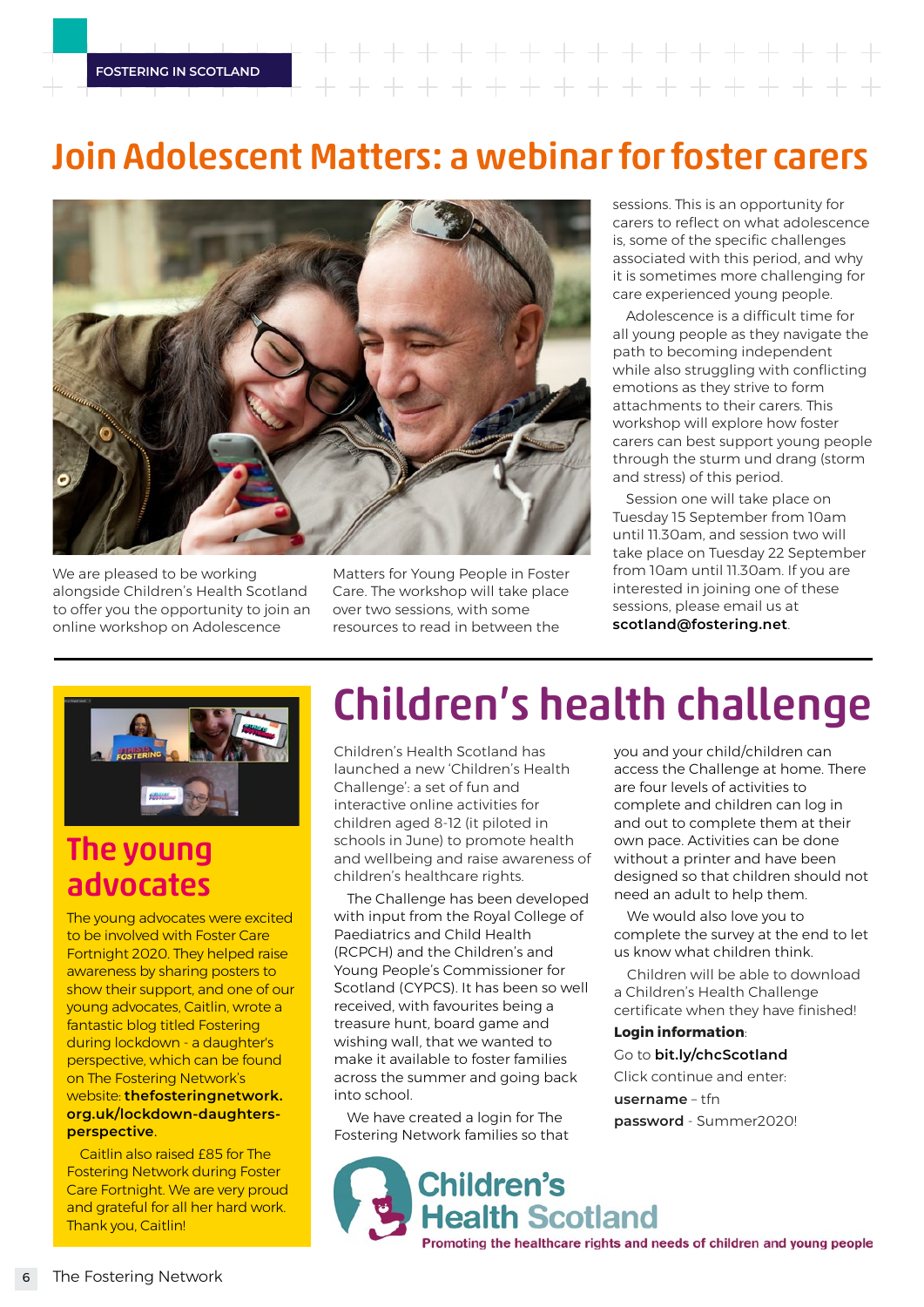+ + + + + + + + + + + - + + + + + + + + + + + +

## Fosterline Scotland update: pandemic support

I hope this finds you and your loved ones well. We have had a significant increase in enquiries from foster carers and services across Scotland seeking support and clarity during these unprecedented times. Like so many others, we have been forced to adapt our services and, to meet the increased demand for Fosterline Scotland, are offering additional support throughout the pandemic.

We held a series of training webinars over the summer exploring the issue of contact during, and as we come out of, lockdown. The success of these have encouraged us to host additional webinars.

Our tax workshops have also transferred online, and the next one we are hosting will be run on 16

**Fosterline Scotland** 280141 204 1400 fosterlinescotland@fostering.net September 2020. Please email **scotland@fostering.net** to register your interest in attending. If you need support completing your tax return, please get in touch with us.

In addition to telephone support, we are also now providing personal video calls by appointment for anyone who would like one. Please do not hesitate to get in touch if you feel this would be beneficial for you.

Due to increased demand for the service, and in recognition of the difficulties foster carers face with children around during the day, we have extended the hours of our Fosterline Scotland helpline which is now open late by appointment.

Remember Fosterline Scotland is here to assist with any query. The service is open from Monday to Friday 10am until 4pm, and evening hours by appointment. To book a phone call or virtual appointment, please contact us by phone or email. Our 24-hour legal helpline remains



open to assist if you are facing a legal challenge. You can access our stress helpline through the same number – **01384 885734**. Please do not hesitate to get in touch if you have a query you would like some help with. Thanks, Julie.

## Capturing the voice of disabled children and young people in foster care



Our Capturing the Voice work in Scotland was put on hold over recent months due to the pandemic, but as we move out of lockdown we are pleased to be able to continue this work.

Capturing the Voice focuses on the inclusion of disabled children and young people and we are seeking to connect with foster carers and supervising social workers to reflect over recent months and explore what plans are in place to best support children and young people, particularly children and young people with complex disabilities, as we go forward.

We have three online discussions planned, with the same programme at each, and are keen to encourage members to register interest in attending:

### **Tuesday 8 September**  7.00pm – 8.30pm

### **Wednesday 23 September** 1.30pm – 3.00pm

**Monday 5 October**  10.30am – 12pm

These sessions will allow us to meet up virtually with foster carers and supervising social workers and hear directly from you about some

of the challenges and solutions you have encountered.

We are keen to hear what is working well and what requires improvement. If you have any suggestions of topics you would like to be included, please email to let us know.

Please register your interest in advance by emailing **[scotland@fostering.net](http://scotland@fostering.net)** or call **0141 204 1400**, including your name, phone number and fostering service.